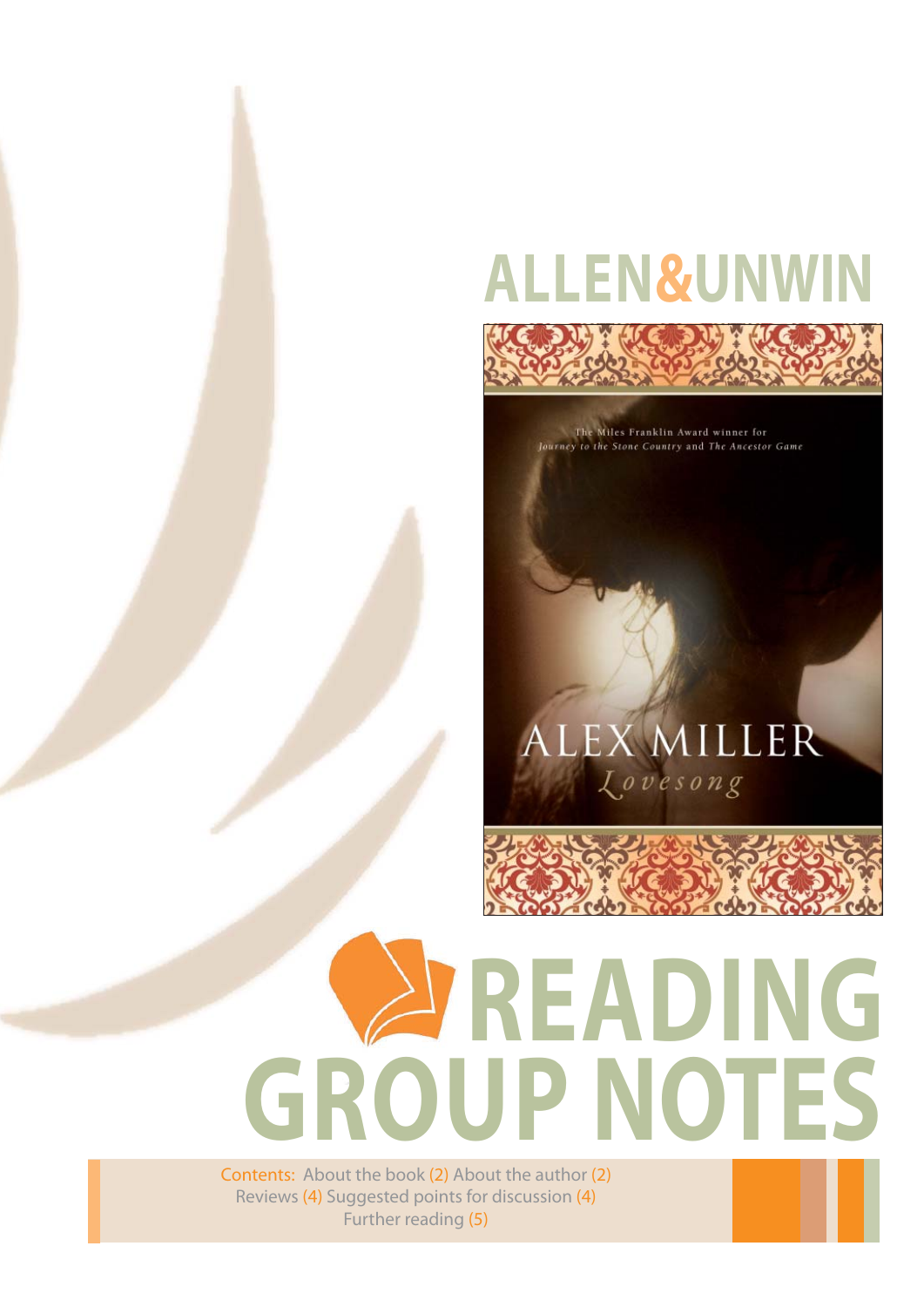#### **About the Book**

Seeking shelter in a Parisian cafe from a sudden rainstorm, John Patterner meets the exotic Sabiha and his carefully mapped life changes forever. Resonant of the bestselling Conditions of Faith, Alex Miller's keenly awaited new novel tells the deeply moving story of their lives together, and of how each came undone by desire.

Strangers did not, as a rule, find their way to Chez Dom, a small, rundown Tunisian cafe on Paris' distant fringes. Run by the widow Houria and her young niece, Sabiha, the cafe offers a home away from home for the North African immigrant workers working at the great abattoirs of Vaugiraud, who, like them, had grown used to the smell of blood in the air. But when one day a lost Australian tourist, John Patterner, seeks shelter in the cafe from a sudden Parisian rainstorm, a tragic love story begins to unfold.

Years later, while living a quiet life in suburban Melbourne, John is haunted by what happened to him and Sabiha at Vaugiraud. He confides his story to Ken, an ageing writer, who sees in John's account the possibility for one last simple love story. When Ken tells his daughter this she reminds him 'Love is never simple, Dad. You should know that.' He does know it. But being the writer he is, he cannot resist the lure of the story.

Told with all Miller's distinctive clarity, intelligence and compassion, Lovesong is a pitch-perfect novel, a tender and enthralling story about the intimate lives of ordinary people. Like the truly great novelist he is, Miller locates the heart of his story in the moral frailties and secret passions of his all-too-human characters.

#### **About the Author**

Alex Miller is one of Australia's best loved and most critically acclaimed writers.

He is twice winner of the prestigious Miles Franklin Literary Award, Australia's premier literary prize, the first occasion in 1993 for The Ancestor Game, and again in 2003 for Journey to the Stone Country. Conditions of Faith, his fifth novel, was published in 2000 and won the Christina Stead Prize for fiction in the 2001 NSW Premiers Literary Awards. It was also nominated for the Dublin IMPAC International Literature Award, shortlisted for the Colin Roderick Award in 2000, the Age Book of the Year Award and the Miles Franklin Award in 2001. He is also an overall winner of the Commonwealth Writers Prize, for The Ancestor Game, in 1993.

Miller's seventh novel, Prochownik's Dream, was published in 2005. Landscape of Farewell, published in 2008, was shortlisted for the ALS Gold Medal and the Miles Franklin Award and won the Annual Foreign Novels 21st Century Award from the People's Literature Publishing House in China.

Also in 2008, Alex Miller was awarded the Manning Clark Cultural Award for an outstanding contribution to the quality of Australian cultural life. In 2009, Alex Miller was named as a finalist for the prestigious Melbourne Prize for Literature and his most recent novel, Lovesong, was published in November 2009 to great critical acclaim.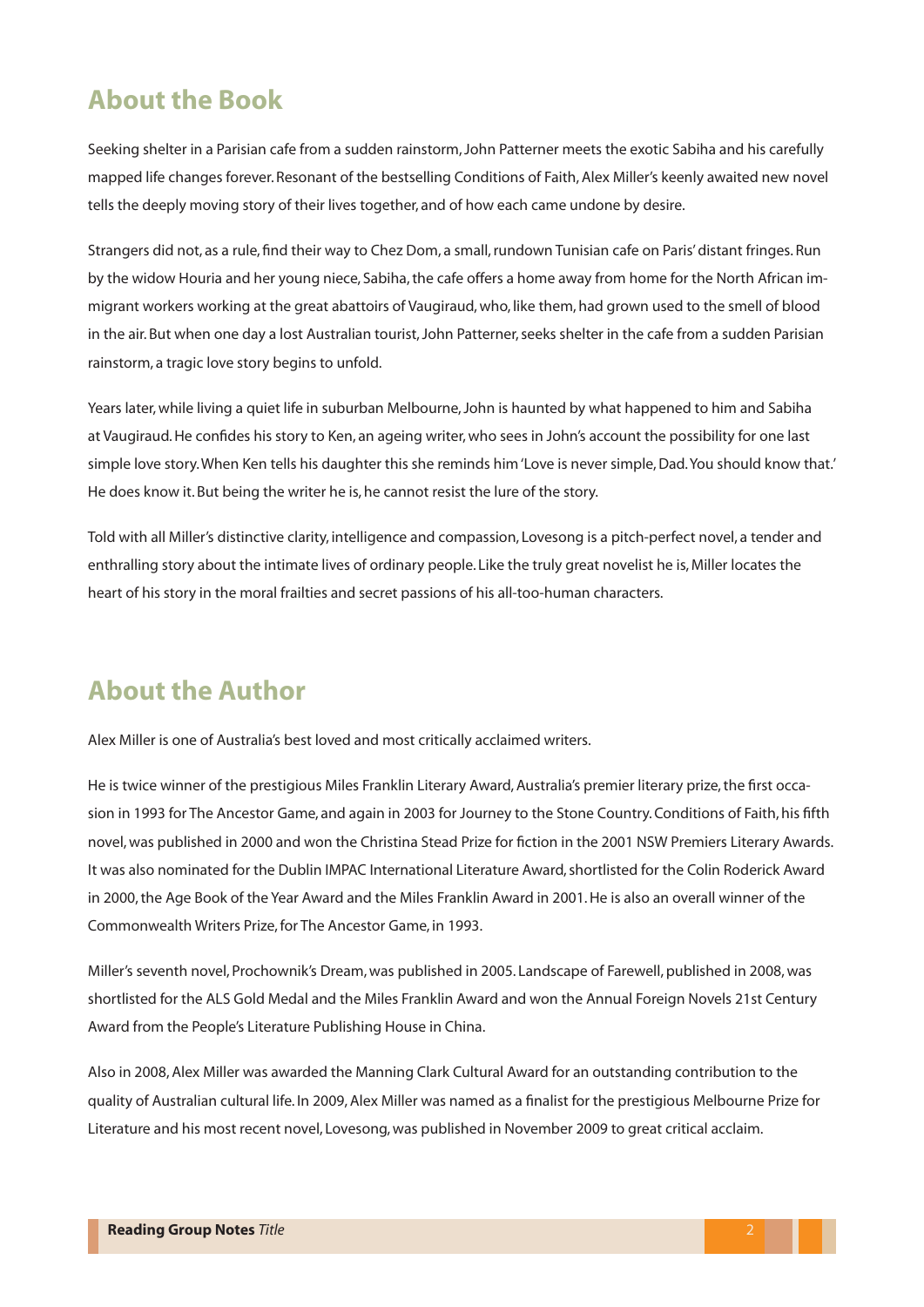#### **Alex Miller on writing Lovesong**

My daughter was visiting us in the country and she and I were sitting by the fire reading. I had finished writing Landscape of Farewell a month or so earlier and was without a writing project. I was reading Edward Said's Musical Elaborations, an exquisite series of three lectures on a musical theme that Said had given at the University of California in 1989. I was close to the end of the third and last lecture, 'Melody, Solitude, and Affirmation,' when I read the following: "And that memory led me back to Louis Malle's film Les Amants, constructed around the relatively innocuous tale of a nameless unknown man happening on a lonely wife (Jeanne Moreau) in the country, and then becoming her lover for a time before he moves on." When I read this I laid the book aside and said to my daughter; 'I think I'll write a simple love story.' My daughter, who was eighteen at the time, answered at once; 'Love's not simple, Dad. You should know that.' The young are wise. I did know it. Love, or at least sensual love, is the most complicated and hazardous of our states of mind.

What I imagined, when I laid Said's little book aside and looked into the flames of the fire, was a man driving along the old gravel road to Lower Araluen, where I once had a farm. The man, who was in a sense the nameless unknown man of Said's memory of the Louis Malle film, was returning to the farm which had once been my own. He was returning after an absence of many years. He was coming back out of curiosity, just to see the old place again. When he came to the farm, the old house below the road and just above the creek flat, he pulled up and sat looking down at the place that had once been his home. A woman was working in a well-tended vegetable garden at the back of the house. He sat watching her for a while, then decided he would go down and make himself known to her.

Before sending the nameless unknown stranger down to the nameless unknown woman in the garden, I asked myself where the man was returning from. As the author of this love story, I believed I should know. Who was this man? He could not be me. I could not bear that. But perhaps he could continue to have something of my background. During the seventies I had lived for a year in Paris. So why couldn't he be an Australian who had gone overseas and, instead of living in London, had lived in Paris? What, I asked myself, might have kept this man in Paris? Was it love? Was he returning to his old home after the breakup of an earlier marriage?

I sold my own farm in the Araluen Valley when I went to live in Paris, invited to go by a woman friend who, when she visited me at Araluen, had seen how jaded I was by my lonely life on the farm. After I'd been living in Paris for a year, I decided I liked it so much I would come home to Australia, sell my house in Melbourne and move back to Paris permanently. When I got home, however, I met a young woman and we fell in love, and instead of selling my house I lived in it with the young woman, who soon became my wife, and eventually the mother of our children. In a sense I gave John Patterner the reverse of my own story. His story is why he stayed, and the life he lived there with his wife, when, like me, he had not intended to stay.

I used to visit a café in Paris called Chez Max. I visited it regularly. It was my place for coffee and to eat my evening meal. It was run by a North African, a Pied Noir, and many of his clients were North Africans, but it was not exclusively North African and always had a good mixture of people. I liked the easy going atmosphere and the padron made me welcome. Also the other clients were not French and spoke French little better than I did. We got along. We were outsiders in Paris. Chez Max, of course, became, with a little twist here and there, the model for Chez Dom in this story. The book that became my complicated love story, as my daughter had predicted.

**Reading Group Notes Title**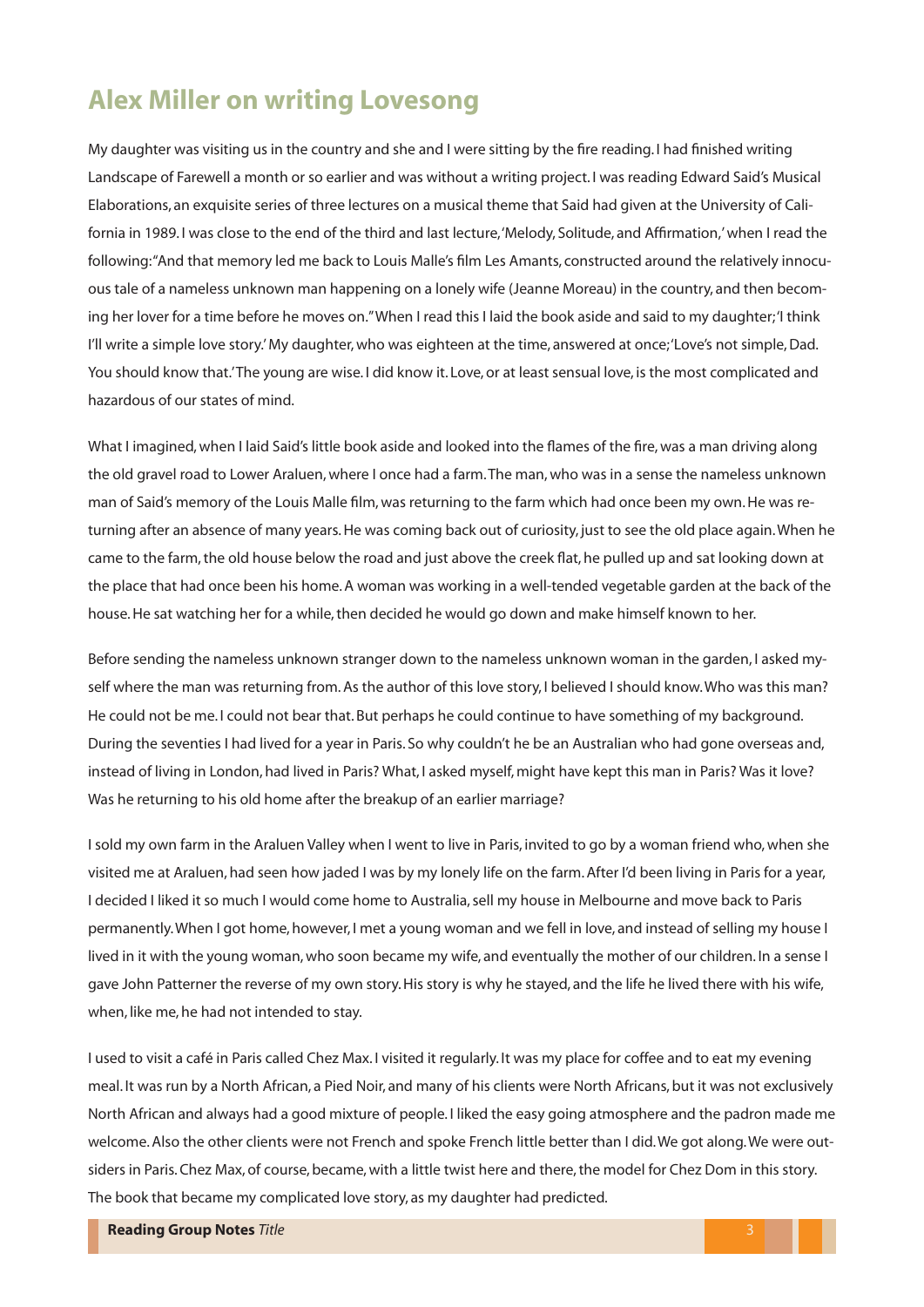I had visited Tunisia some years before while researching my novel Conditions of Faith and had made Tunisian friends. The country and its people have stayed with me and have become part of the vocabulary of my imagination. Tunisia and its people fit easily for me into the Paris I know. When I think of my Paris days I think also of my days in El Djem and Sidi bou Said and the people I knew there. Perhaps one day I shall return to the farm at Lower Araluen and let the unknown and unnamed strangers meet at last. But that's another story!

#### **Reviews**

"It is wonderful, as all your work, full of wisdom and compassion." —Anne Michaels, Orange Prize-winning author of Fugitive Pieces and The Winter Vault

"As John's story unfolds, so does Ken's desire to take it and refashion it. Lovesong is a beautiful novel, very different to Miller's last four books. In some ways it is reminiscent of Conditions of Faith, which also had French and Tunisian connections, but it is not only the absolutely gripping story of Sabiha and John that makes this book so interesting, but the experience of the ageing writer, who is sucked back into telling a story. Lovesong confirms my view that Miller is one of Australia's best and most interesting writers." —readings.com.au

"The intertwining stories are told with gentleness, some humour, some tragedy and much sweetness. Miller is that rare writer who engages the intellect and the emotions simultaneously, with a creeping effect." —Australian Bookseller & Publisher

"... utterly enthralling... With exceptional skill, Miller records the ebb and flow of emotion. Lovesong is a love song to the potential of fiction to imbue private crisis with profound resonance." —Australian Literary Review

'The usual remark to be made about novels that rely on simplicity to generate their effects is that such clarity is deceptive. But with an author such as Miller - whose prose reads clear as running water, and whose insights into the ethics of storytelling, the sadness of ageing and the motions of the heart are laid out with such directness - perhaps simplicity really is the aim and the end. It is the intricate yet enduring mechanism of a successful marriage that is truly complex; Miller's fiction is the pellucid medium through which that complexity gleams.' The Monthly

'Lovesong explores, with compassionate attentiveness, the essential solitariness of people. Miller's prose is plain, lucid, yet full of plangent resonance ... With Lovesong, one of our finest novelists has written perhaps his finest book. Unlike his narrator Ken, Miller gives no sense that this is a farewell, rather than a new beginning.' The Age

#### **Discussion questions**

Ken, and Miller's, daughter says "Love's never simple. You know that, Dad." In what ways does Miller explore some of love's many complications? ₹

Dom and Houria 'were both misfits the day they met, and each knew at once, with a fierce instinct, that they would cleave to the other for life... Dom and Houria completed each other' (p.18). And yet, 'Something in Houria was completed by the death of her husband' (p.39). Discuss this development. Ð

**Reading Group Notes Title** Sabiha believes herself destined to be a mother and approaches her seduction of Bruno with a sense of Ø